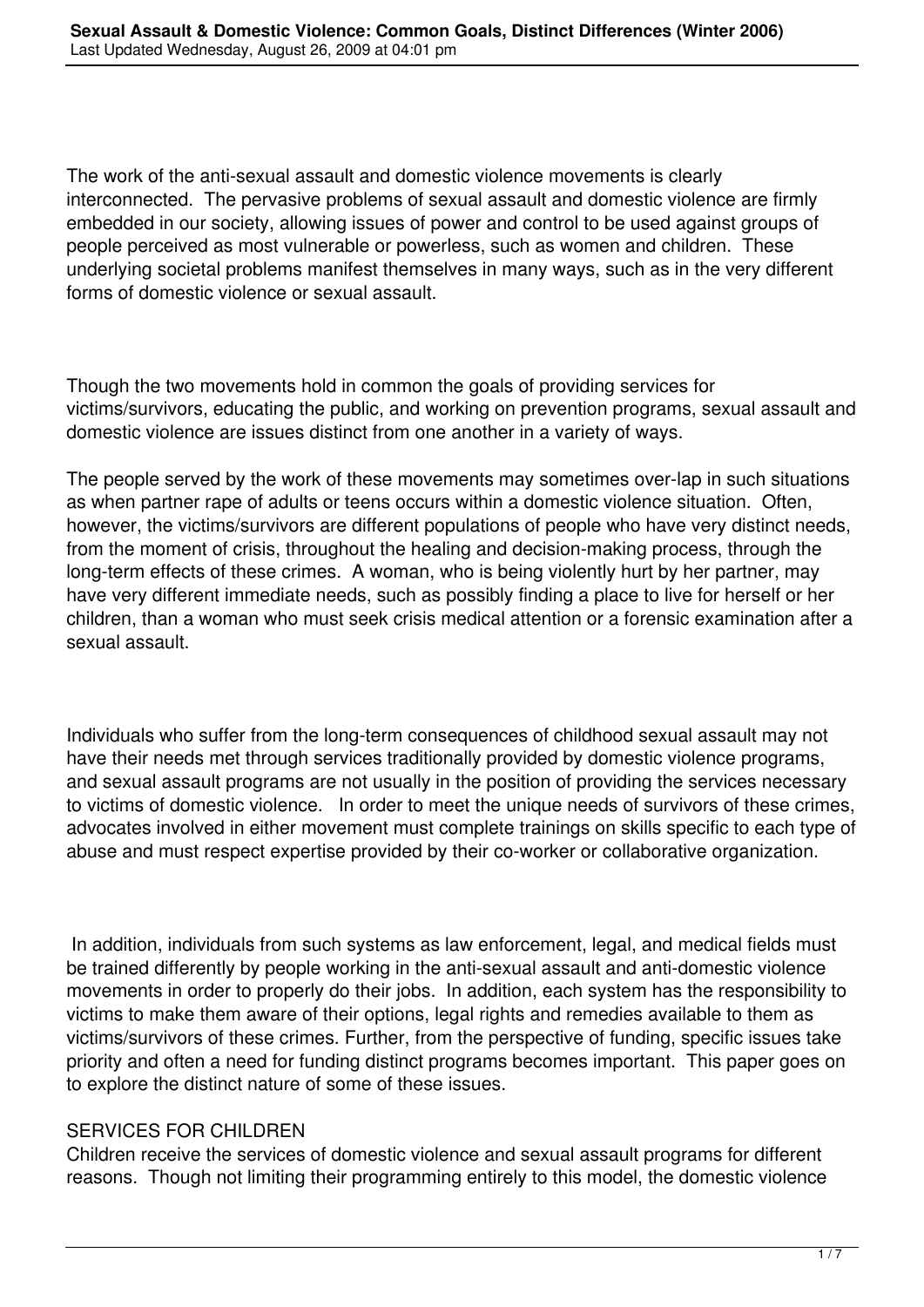movement works with child victims as they are connected to their mother, viewing the child as a secondary victim of partner violence. This usually means children who witness domestic violence. Child abuse, referring to non-sexual abuse of a minor, has historically been addressed by its own distinct field. Child abuse programs are sometimes connected to community-based battered women's shelters.

 Alternatively, Sexual Assault Service Providers offer programs to meet the needs of children sexually assaulted by strangers, adults who were sexually abused as children, and children abused by family (incest) or acquaintances. In Wisconsin, incest is considered to be sexual intercourse or sexual contact with a child the defendant knows is an adopted or blood relative that is closer than a second cousin.

Some community-based Sexual Assault Service Provider programs work with agencies in their community that specialize in child sexual abuse. Whether it is through collaboration with other services or by direct service, children are a primary population served by Sexual Assault Service Providers. In Wisconsin in 1998, according to a September 1999 publication of the Wisconsin Office of Justice Assistance Statistical Analysis Center, 78% of all victims of sexual violence were juveniles. Over 70% of all victims were 15 years old or younger. The average age of the offender was 24, nine years older than the average victim age of 15.

In looking specifically at incest, professionals in the anti-sexual assault movement understand that incest can occur starting in infancy and may continue for a number of years. Before the age of eighteen, 4.5% of women report an incestuous experience with fathers or stepfathers. Also, before the age of eighteen, 4.9% of women report an incestuous experience with an uncle. (Russell, Diana. The Secret Trauma. Basic Books, 1986.) Because victims/survivors of incest and childhood sexual assault have often been assaulted repeatedly over a period of years, Sexual Assault Service Providers have reported that long-term care becomes necessary for many adult survivors of incest and childhood sexual abuse.

## ADDRESSING TEENS

Another group of individuals whose experiences generally fall outside of the field of domestic violence services are teens and young adults. It has been found that the risk of rape is four times higher for women age 16-24, the prime dating age. Young women between the ages of 14-17 represent an estimated 38% of those victimized by date rape. (Warshaw, Robin. I Never Called It Rape: The Ms. Report on Recognizing, Fighting and Surviving Date and Acquaintance Rape. New York: Harper and Row Publishers, 1988.)

Sexual assault service providers must have programs to serve the needs for those assaulted while on a date, on a college campus, or after being assaulted or repeatedly assaulted in any other scenario. The fact remains that sexual assault of teens outside of their homes and thus outside of a "domestic" relationship is a pervasive problem. The domestic violence movement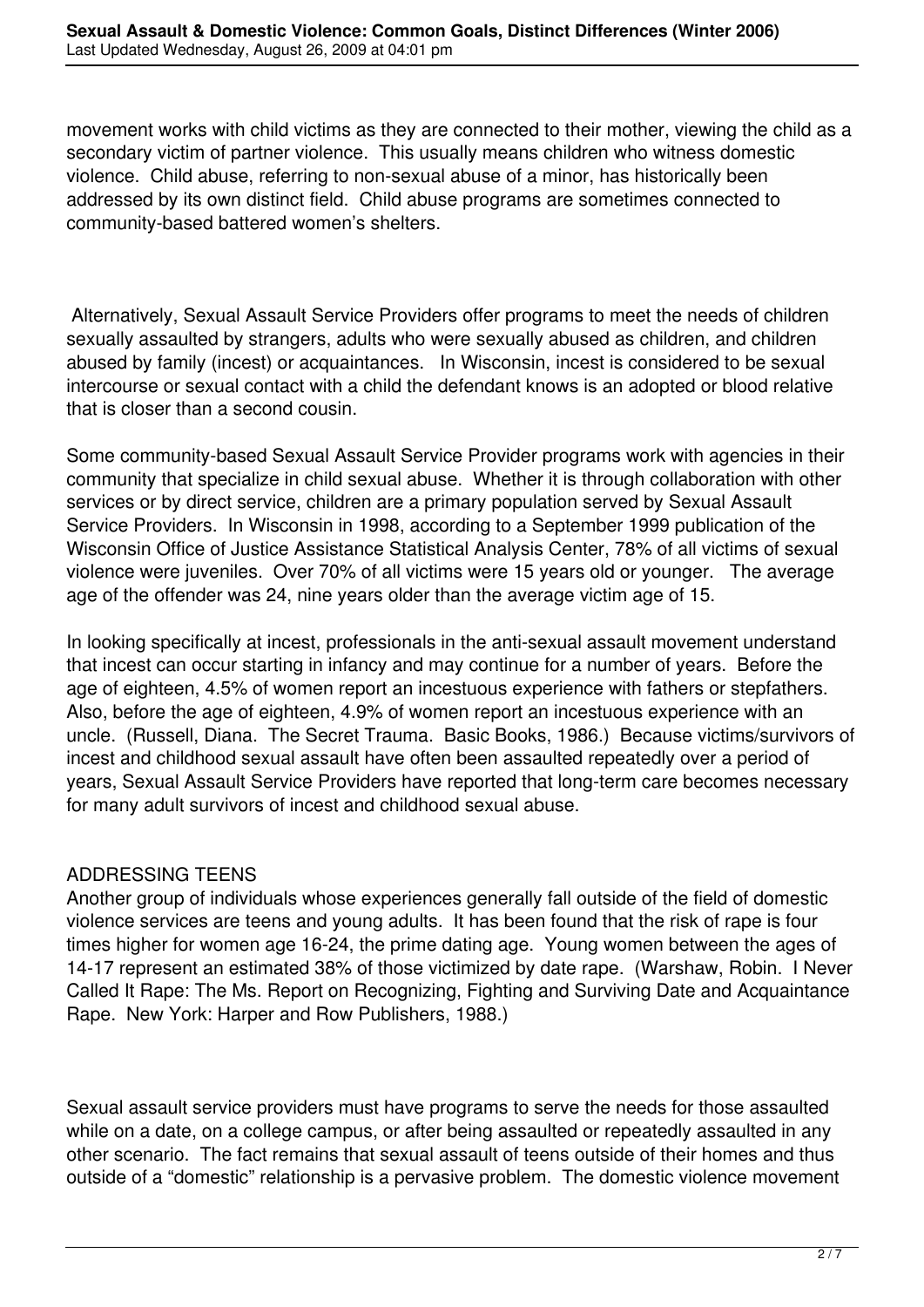may address date rape as a form of domestic or partner violence, yet the dynamics of a date or acquaintance rape outside of an ongoing intimate relationship, as well as the needs of such a victim/survivor, fall outside of traditional domestic violence services. The fields addressing domestic violence and sexual assault must respond to the needs of victims/survivors appropriately—teen survivors of acquaintance rape rarely go to a battered women's shelter or domestic violence program for help.

## SERVICES FOR BOYS AND MEN

Services for men and boys are, at this time, almost entirely absent in the domestic violence movement. Sexual assault services, however, are made available through Sexual Assault Service Provider programs to men and boys who have been sexually abused or raped as adults, and/or due to sexual assault or incest experienced as a child. Sexual abuse of boys is often a silent problem due to the many stereotypes held in society, but a pervasive problem none the less.

The harmful myths surrounding male victims include: male victims can not be sexually assaulted, women can not sexually assault males, all boys or men who are sexually assaulted are homosexual and sexual victimization causes men to be homosexuals. Homophobia lends a complicated challenge to these responses to male sexual assault. As many as 1 in 5 to 1 in 7 boys are sexually abused by the age of 18. (Finkelhor, Hotaling, Lewis & Smith, 1987, 1989. Found in: Mendel, Matthew Parynik. The Male Survivor: The Impact of Sexual Abuse. Sage Publishing, 1995.) The high prevalence of assaults against men and boys supports the need for rape crisis centers to serve this population.

## EXPLOITATION BY PROFESSIONALS

Providers of sexual assault services work with individuals who have been exploited by professionals. Research indicates that at least 10-15% of counseling professionals who have responded to surveys on this issue are sexually exploiting clients. In one such study, 70% of the therapists reported that they had at least one formerly exploited client. Exploitation by professionals also included professor-student contact. Studies indicate that 20-30% of female students have experienced sexual overtures from their professors. In one study, 30% of female psychology students had rebuffed a professor's sexual advances. (Constantinades, Kathy. Challenging Professional Exploitation: A Handbook for Survivors. A project of the Sexual Assault Information Network: Michigan, 1993.)

## MEDICAL TREATMENT AND EVIDENCE COLLECTION

Medical treatment differs dramatically for victims/survivors of domestic violence and sexual assault. The need for trained hospital personnel, such as S.A.N.E. (Sexual Assault Nurse Examiners) emphasizes the unique needs of victims/survivors of sexual assault. Competent medical treatment is necessary for any victim of violence, domestic and sexual included.

However, if a survivor of sexual assault decides that she/he may wish to report the sexual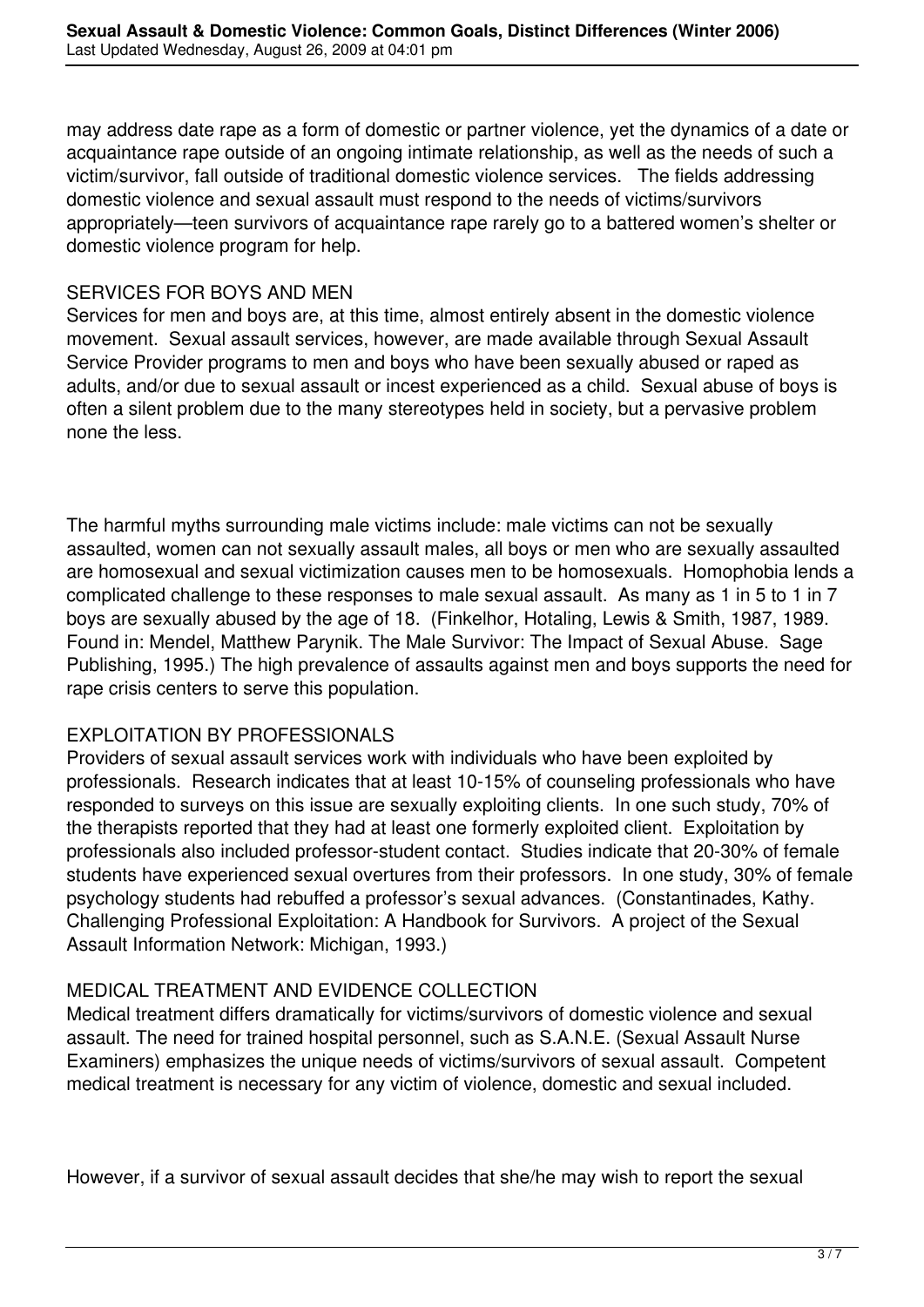assault to law enforcement personnel and if she/he hopes that the case will be prosecuted, a medical exam must be conducted by a trained professional, such as a S.A.N.E. Forensic evidence of the sexual assault must be collected within 72 hours of the sexual assault in order to meet all of the standards required by the criminal justice system. There is a 40% risk that a victim may have contracted a sexually transmitted disease (STD) from their assault.

Though the likelihood of pregnancy resulting from sexual assault is low, this too is an overwhelming and genuine fear for women who have been raped. Hospital personnel must be able to effectively provide medical treatment and emotional support for the rape victim through this time, in order to both aid the victim and to protect evidence for possible legal action.

## STRANGER RAPE

Specialized training is also necessary to work with victims/survivors of stranger assault. In Wisconsin in 1998, strangers committed 7% of sexual assaults. A victim of domestic violence may be left with the distrust of intimate partnerships, among many other issues, while a victim of stranger rape is often left with a distrust of their entire environment and forced to learn very unique coping strategies. This affects both the survivor and everyone who touches their lives, from their children and intimate partners, to their employers.

# IMPACT ON THE COMMUNITY

Though comprising only a small percentage of sexual assaults occurring in Wisconsin, stranger rape plants fear in the hearts of our community. We see this as the legislature grapples with the issue of safety on the streets and the policy statement of holding offenders accountable. This is a different type of communal response than to the problems of domestic violence and other forms of sexual assault. Stranger assault tends to incite a community response, while most individual cases of sexual assault or domestic violence garner little public attention.

 Most communities are more comfortable and familiar with publicly discussing a known perpetrator or sex offender who has been released into a community, than they are with publicly discussing the needs of victims or the prevalence of sexual assault. Professionals working in the anti-sexual assault movement must be aware of the dynamics between sexual offenders and their victims so that they can help to educate the community. Community education must reach the legislature before new laws are passed that may harm more than help victims of such violent crimes.

## PARTNER/MARITAL RAPE

Many individuals who are victims/survivors of domestic violence have also been sexually assaulted, and often within that same relationship. This category of assault is just beginning to receive greater attention, and most states have laws that outlaw rape within marriage as a statute distinct from physical battering statutes. A National Victim Center survey found that 10% of all sexual assault cases reported by women involved a husband or ex-husband attacker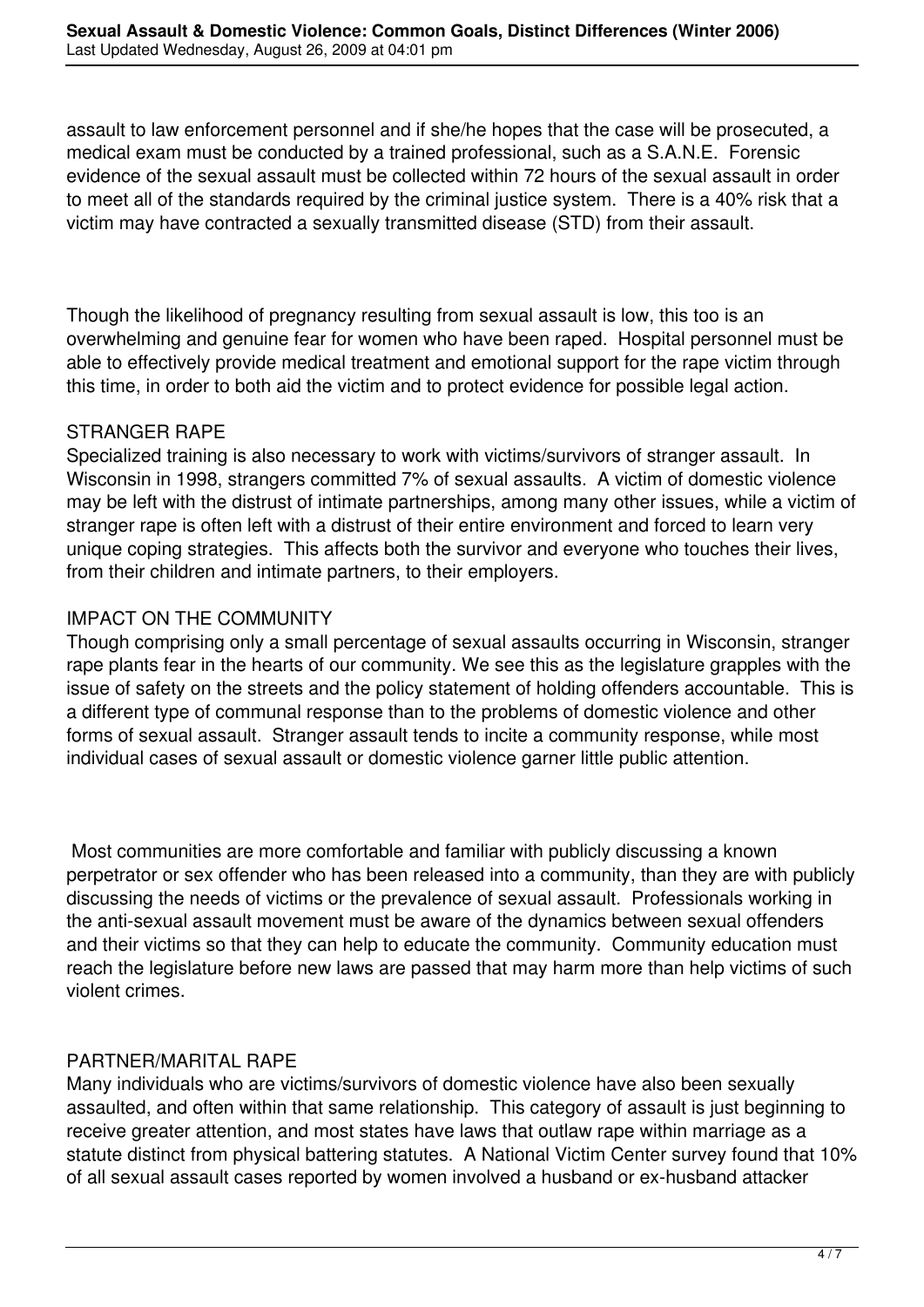(Rape in America, 1992, Arlington, VA.)

Indeed, this is a category in which the various issues specific to domestic violence and sexual assault merge. Because we cannot say that a victim/survivor will go first to a rape crisis center or to a domestic violence shelter, both movements must consider this issue and work together to meet the needs of these particular victims/ survivors. Solid agreements and referral systems between sexual assault and domestic violence service providers are imperative to providing quality services.

Advocates working with battered women are not always comfortable addressing a client's sexual assault and may, without proper training, miss the need to refer a woman for specialized sexual assault services. Different strategies are useful to victims of domestic violence and sexual assault, as they wrestle with the long-term abuse in a relationship and the invasive harms of being raped. "Failing to differentiate between types of violence is problematic when the specific needs of a population are not addressed and the experiences of women are not legitimated as wife rape but confounded with other types of violence." (Bergen, Raquel Kennedy. Wife Rape: Understanding the Response of Survivors and Service Providers. Sage Publications: CA, 1996.)

## THE "SEX" IN SEXUAL ASSAULT

While the issues of power and control are at the root of the majority of sexual assaults, research indicates that sexual attraction is a factor for certain types of offenders. It is therefore shortsighted only to apply the dynamics of power and control to a crime that can include more complicated factors. In addition, victims/survivors of sexual assault may suffer long-term consequences specifically related to the fact that sex was used as a weapon against them. Victims who report this crime to law enforcement personnel, who seek victim advocacy services or who seek medical services, are forced to disclose details about sex—details that are reserved as private, intimate and consensual for those who have not been assaulted.

The complexities of, and secrecy that surrounds this crime prevent many people from seeking advocacy services or from seeking criminal or civil justice. Because the issue of sex is difficult for our society to discuss, sexual assault becomes an issue that is easily ignored. Many forms of sexual assault are not commonly recognized as a crime and, therefore, victims of this crime have needs that are unmet by systems designed to address the needs of crime victims.

## LONG-TERM EFFECTS

The long-term effects of sexual assault can manifest themselves in many ways, possibly leading to medical, psychiatric and social issues. Various studies have shown that between 33 percent and 40 percent of women on welfare were sexually abused as children. Among men, abuse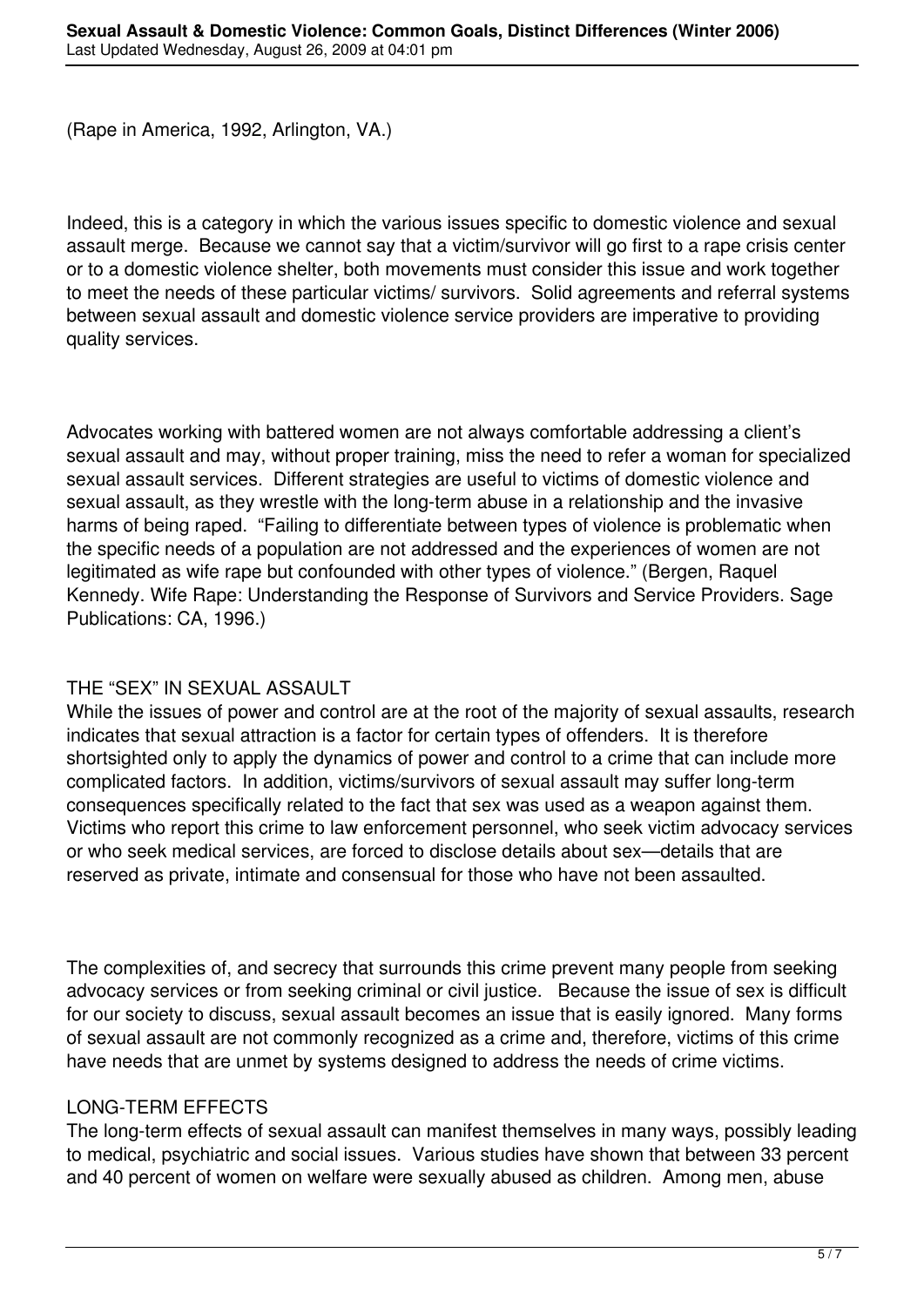victims are about 50 percent more likely to be arrested later in life. This link indicates that unmet needs of sexual assault victims can significantly impact a sexual assault survivor's life.

A partial list of aftereffects survivors may experience into their adult life include low self-esteem, self-blame, quilt, vulnerability toward re-victimization, depression, difficulty sustaining relationships and building trust, alcohol or drug problems, anxiety, post-traumatic stress disorder (PTSD), eating disorders, disssociative reactions, sexual dysfunction and flashbacks. These aftereffects can impact a survivor's education, family life and work performance. It is likely that by addressing the impact sexual assault has on an individual, and on our society, we will increase our ability to decipher and reduce other various forms of prevalent societal problems.

## VULNERABLE POPULATIONS

Individuals who have a sensory, psychiatric, physical or developmental disability or who are frail due to illness or age, are at a high risk of being sexually assaulted because society does not believe that these individuals are "attractive" to sex offenders. Sex offenders, on the other hand, have learned that victims who are not heard or believed by their families and/or systems can be sexually assaulted with little or no consequences to the perpetrator. The lack of recognition of this increased vulnerability results in a lack of services for individuals who may have special needs beyond other sexual assault victims.

The anti-sexual assault movement is in the early stages of addressing the unique needs of sexual assault victims who have disabilities. The anti-domestic violence and the anti-sexual assault movements are working closely together to ensure comprehensive services for these vulnerable populations of individuals.

## SYSTEMS ADVOCACY

The model of a Coordinated Community Response (CCR) was designed by domestic violence victim advocates to incite criminal justice reform efforts in their response to domestic violence. This concept has taken hold in the anti-sexual assault movement, but requires modification to effectively address sexual assault. The CCR model is heavily focused on training and working with the criminal justice system, a system that few sexual assault victims enter or remain.

The anti-sexual assault movement can rely on this model but, in order to make it effective for sexual assault victims, must modify the stakeholders in the group. Interaction with the criminal justice system differs greatly between victims of sexual assault and victims of domestic violence. One can use mandatory arrest as an example of such difference. Implementing mandatory arrest in cases of domestic violence has been a gigantic accomplishment by the anti-domestic violence movement through long and effective lobbying and systems advocacy. Law enforcement has been trained to not make a dual arrest, but to identify the primary